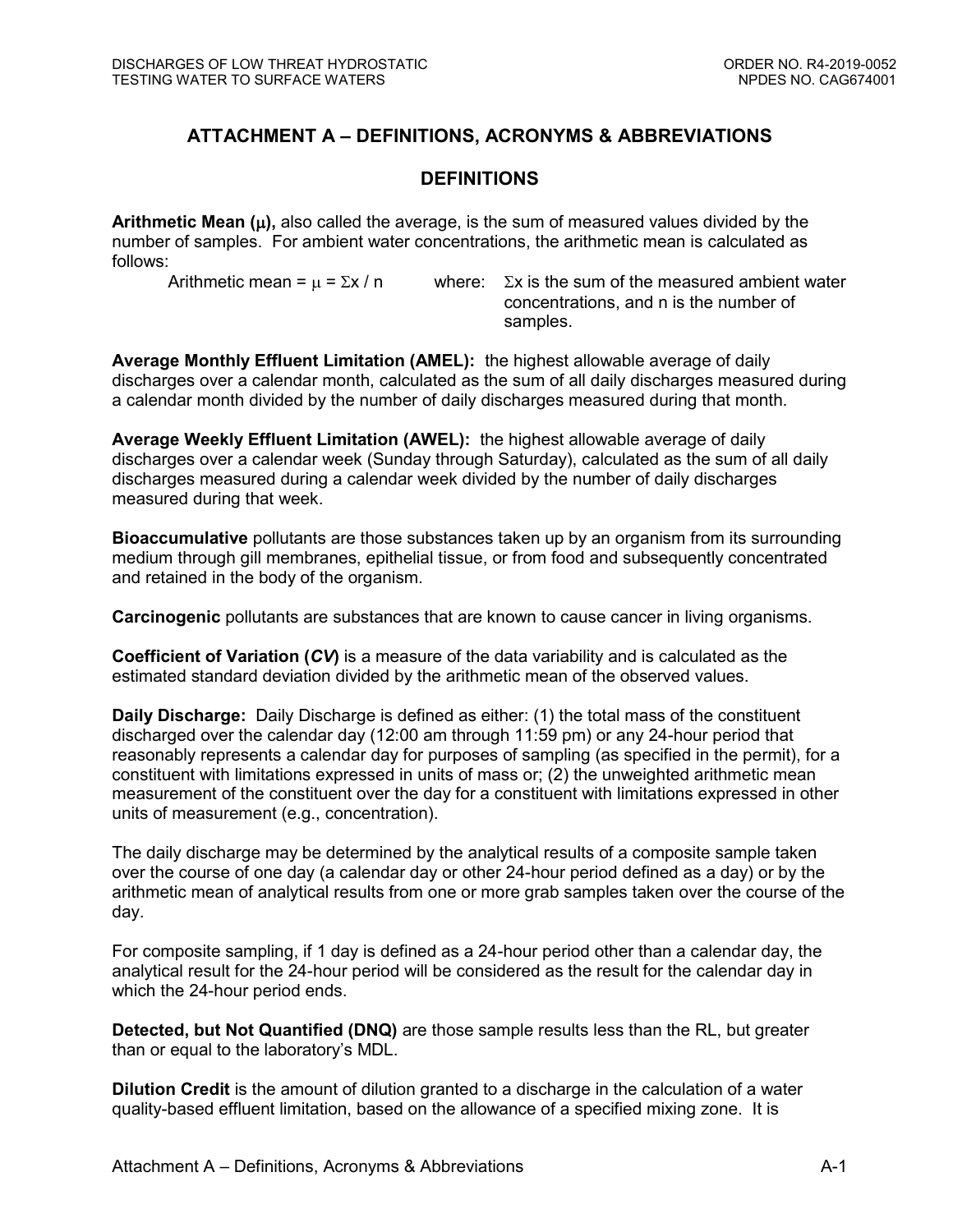calculated from the dilution ratio or determined through conducting a mixing zone study or modeling of the discharge and receiving water.

**Effluent Concentration Allowance (ECA)** is a value derived from the water quality criterion/objective, dilution credit, and ambient background concentration that is used, in conjunction with the coefficient of variation for the effluent monitoring data, to calculate a longterm average (LTA) discharge concentration. The ECA has the same meaning as waste load allocation (WLA) as used in USEPA guidance (Technical Support Document For Water Qualitybased Toxics Control, March 1991, second printing, EPA/505/2-90-001).

**Enclosed Bays** means indentations along the coast that enclose an area of oceanic water within distinct headlands or harbor works. Enclosed bays include all bays where the narrowest distance between the headlands or outermost harbor works is less than 75 percent of the greatest dimension of the enclosed portion of the bay. Enclosed bays include, but are not limited to, Humboldt Bay, Bodega Harbor, Tomales Bay, Drake's Estero, San Francisco Bay, Morro Bay, Los Angeles-Long Beach Harbor, Upper and Lower Newport Bay, Mission Bay, and San Diego Bay. Enclosed bays do not include inland surface waters or ocean waters.

**Estimated Chemical Concentration** is the estimated chemical concentration that results from the confirmed detection of the substance by the analytical method below the ML value.

**Estuaries** means waters, including coastal lagoons, located at the mouths of streams that serve as areas of mixing for fresh and ocean waters. Coastal lagoons and mouths of streams that are temporarily separated from the ocean by sandbars shall be considered estuaries. Estuarine waters shall be considered to extend from a bay or the open ocean to a point upstream where there is no significant mixing of fresh water and seawater. Estuarine waters included, but are not limited to, the Sacramento-San Joaquin Delta, as defined in Water Code section 12220, Suisun Bay, Carquinez Strait downstream to the Carquinez Bridge, and appropriate areas of the Smith, Mad, Eel, Noyo, Russian, Klamath, San Diego, and Otay rivers. Estuaries do not include inland surface waters or ocean waters.

**Inland Surface Waters** are all surface waters of the State that do not include the ocean, enclosed bays, or estuaries.

**Instantaneous Maximum Effluent Limitation:** the highest allowable value for any single grab sample or aliquot (i.e., each grab sample or aliquot is independently compared to the instantaneous maximum limitation).

**Instantaneous Minimum Effluent Limitation:** the lowest allowable value for any single grab sample or aliquot (i.e., each grab sample or aliquot is independently compared to the instantaneous minimum limitation).

**Maximum Daily Effluent Limitation (MDEL)** means the highest allowable daily discharge of a pollutant, over a calendar day (or 24-hour period). For pollutants with limitations expressed in units of mass, the daily discharge is calculated as the total mass of the pollutant discharged over the day. For pollutants with limitations expressed in other units of measurement, the daily discharge is calculated as the arithmetic mean measurement of the pollutant over the day.

**Median** is the middle measurement in a set of data. The median of a set of data is found by first arranging the measurements in order of magnitude (either increasing or decreasing order). If the number of measurements (*n*) is odd, then the median =  $X_{(n+1)/2}$ . If *n* is even, then the median =  $(X_{n/2} + X_{n/2+1})/2$  (i.e., the midpoint between the *n*/2 and *n*/2+1).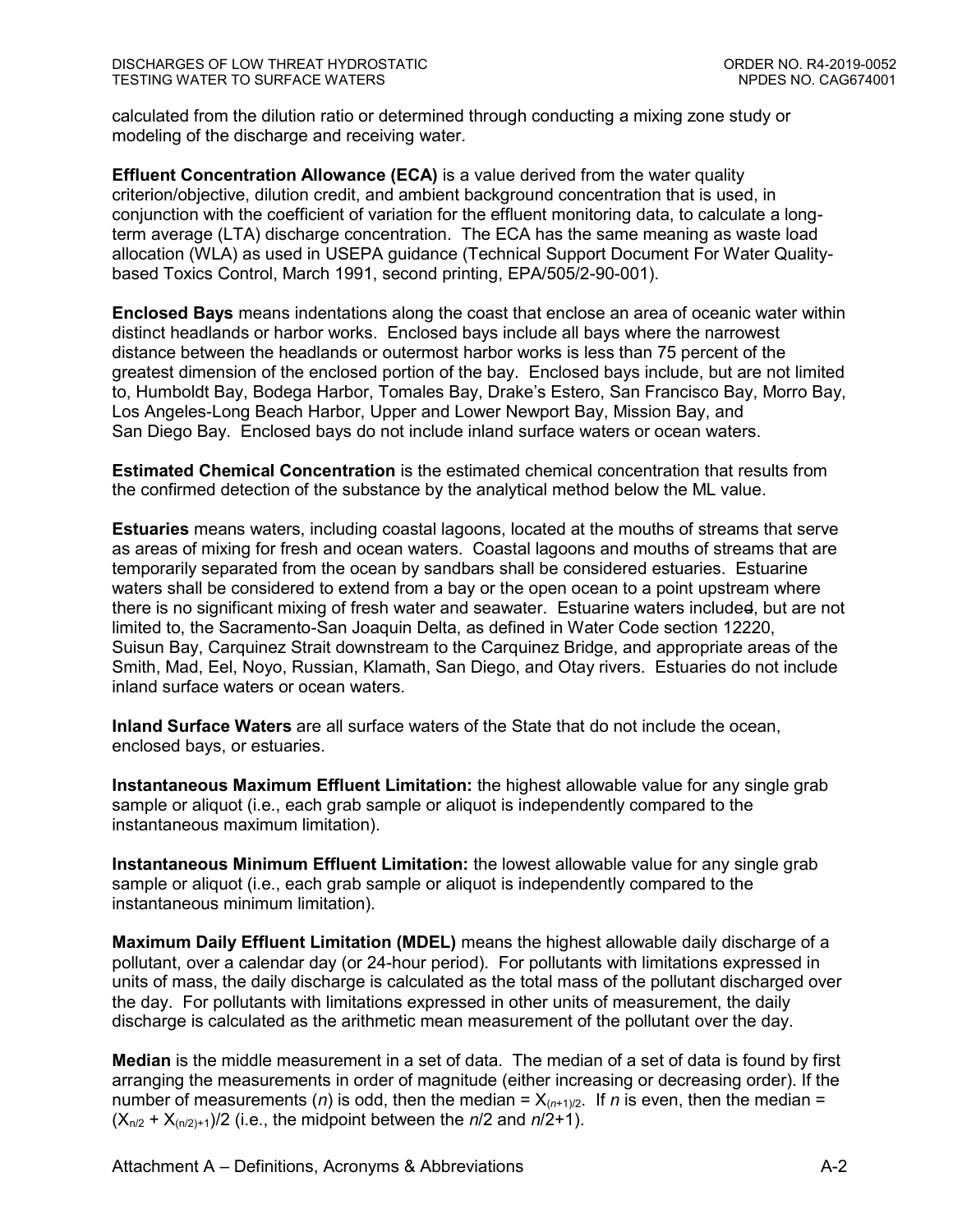**Method Detection Limit (MDL)** is the minimum concentration of a substance that can be measured and reported with 99 percent confidence that the analyte concentration is greater than zero, as defined in title 40 of the Code of Federal Regulations, Part 136, Attachment B, revised as of July 3, 1999.

**Minimum Level (ML)** is the concentration at which the entire analytical system must give a recognizable signal and acceptable calibration point. The ML is the concentration in a sample that is equivalent to the concentration of the lowest calibration standard analyzed by a specific analytical procedure, assuming that all the method specified sample weights, volumes, and processing steps have been followed.

**Mixing Zone** is a limited volume of receiving water that is allocated for mixing with a wastewater discharge where water quality criteria can be exceeded without causing adverse effects to the overall water body.

**Not Detected (ND)** are those sample results less than the laboratory's MDL.

**Ocean Waters** are the territorial marine waters of the State as defined by California law to the extent these waters are outside of enclosed bays, estuaries, and coastal lagoons. Discharges to ocean waters are regulated in accordance with the State Water Board's California Ocean Plan.

**Persistent** pollutants are substances for which degradation or decomposition in the environment is nonexistent or very slow.

**Pollutant Minimization Program (PMP)** means waste minimization and pollution prevention actions that include, but are not limited to, product substitution, waste stream recycling, alternative waste management methods, and education of the public and businesses. The goal of the PMP shall be to reduce all potential sources of a priority pollutant(s) through pollutant minimization (control) strategies, including pollution prevention measures as appropriate, to maintain the effluent concentration at or below the water quality-based effluent limitation. Pollution prevention measures may be particularly appropriate for persistent bioaccumulative priority pollutants where there is evidence that beneficial uses are being impacted. The Regional Water Board may consider cost effectiveness when establishing the requirements of a PMP. The completion and implementation of a Pollution Prevention Plan, if required pursuant to Water Code section 13263.3(d), shall be considered to fulfill the PMP requirements.

**Pollution Prevention** means any action that causes a net reduction in the use or generation of a hazardous substance or other pollutant that is discharged into water and includes, but is not limited to, input change, operational improvement, production process change, and product reformulation (as defined in Water Code section 13263.3). Pollution prevention does not include actions that merely shift a pollutant in wastewater from one environmental medium to another environmental medium, unless clear environmental benefits of such an approach are identified to the satisfaction of the State or Regional Water Board.

**Reporting Level (RL)** is the ML (and its associated analytical method) chosen by the Discharger for reporting and compliance determination from the MLs included in this Order. The MLs included in this Order correspond to approved analytical methods for reporting a sample result that are selected by the Regional Water Board either from Appendix 4 of the SIP in accordance with section 2.4.2 of the SIP or established in accordance with section 2.4.3 of the SIP. The ML is based on the proper application of method-based analytical procedures for sample preparation and the absence of any matrix interferences. Other factors may be applied to the ML depending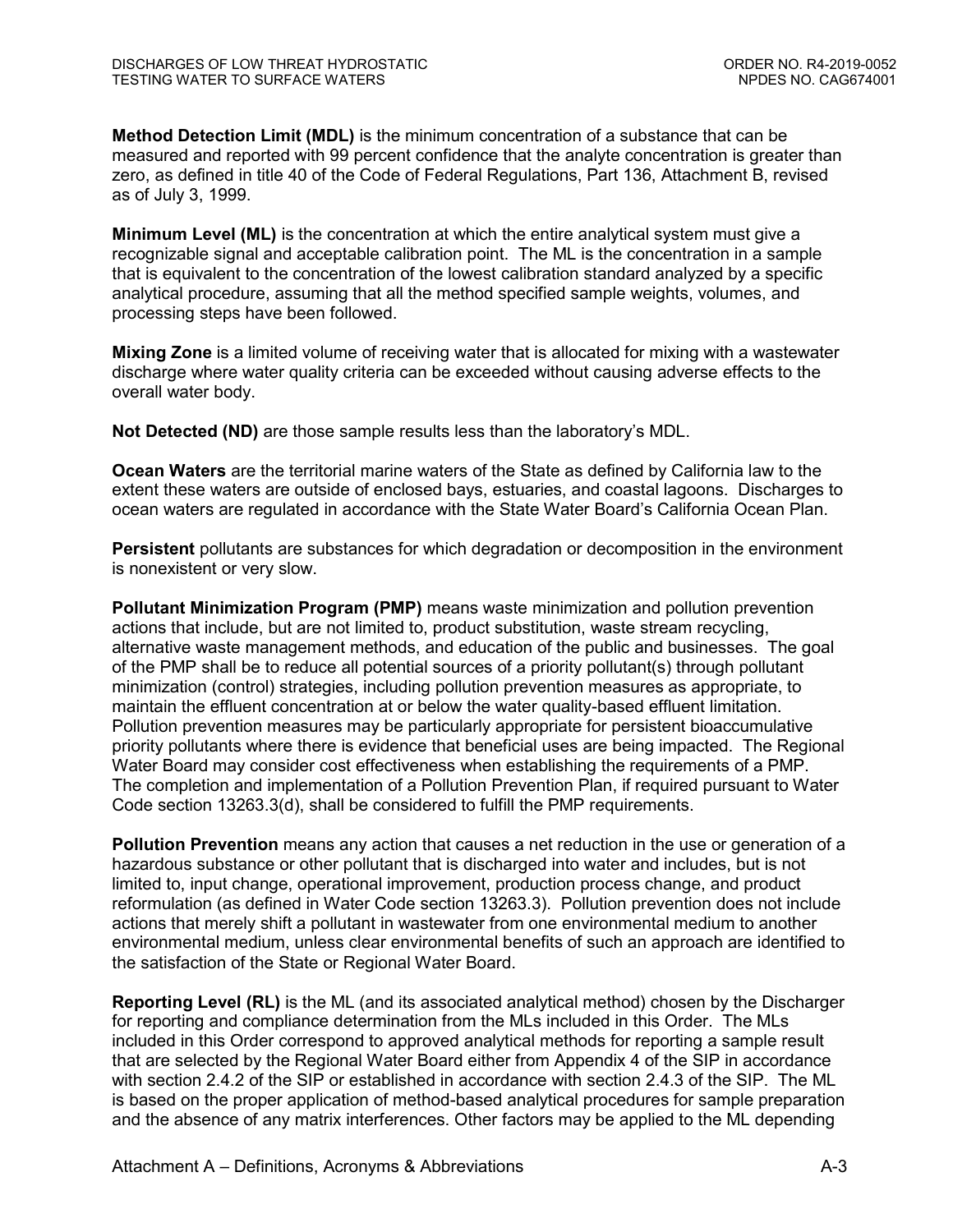on the specific sample preparation steps employed. For example, the treatment typically applied in cases where there are matrix-effects is to dilute the sample or sample aliquot by a factor of ten. In such cases, this additional factor must be applied to the ML in the computation of the RL.

**Satellite Collection System** is the portion, if any, of a sanitary sewer system owned or operated by a different public agency than the agency that owns and operates the wastewater treatment facility that a sanitary sewer system is tributary to.

**Source of Drinking Water** is any water designated as municipal or domestic supply (MUN) in a Regional Water Board Basin Plan.

**Standard Deviation**  $(\sigma)$  is a measure of variability that is calculated as follows:

| $\sigma$ | and the set | $(\sum [(x - \mu)^2]/(n - 1))^{0.5}$               |
|----------|-------------|----------------------------------------------------|
| where:   |             |                                                    |
|          | X.          | is the observed value;                             |
|          | u           | is the arithmetic mean of the observed values; and |
|          | n           | is the number of samples.                          |

**Sufficiently Sensitive Methods Rule (SSM Rule)** USEPA published regulations for the Sufficiently Sensitive Methods Rule (SSM Rule) which became effective September 18, 2015. For the purposes of the NPDES program, when more than one test procedure is approved under 40 CFR Part 136 for the analysis of a pollutant or pollutant parameter, the test procedure must be sufficiently sensitive as defined at 40 CFR 122.21(e)(3) and 122.44(i)(1)(iv). Both 40 C.F.R sections  $122.21(e)(3)$  and  $122.44(i)(1)(iv)$  apply to the selection of a sufficiently sensitive analytical method for the purposes of monitoring and reporting under NPDES permits, including review of permit applications. A USEPA-approved analytical method is sufficiently sensitive where:

- a. The ML is at or below both the level of the applicable water quality criterion/objective and the permit limitation for the measured pollutant or pollutant parameter; or
- b. In permit applications, the ML is above the applicable water quality criterion/objective, but the amount of the pollutant or pollutant parameter in a facility's discharge is high enough that the method detects and quantifies the level of the pollutant or pollutant parameter in the discharge; or
- c. The method has the lowest ML of the USEPA-approved analytical methods where none of the USEPA-approved analytical methods for a pollutant can achieve the MLs necessary to assess the need for effluent limitations or to monitor compliance with a permit limitation.

**Toxicity Reduction Evaluation (TRE)** is a study conducted in a step-wise process designed to identify the causative agents of effluent or ambient toxicity, isolate the sources of toxicity, evaluate the effectiveness of toxicity control options, and then confirm the reduction in toxicity. The first steps of the TRE consist of the collection of data relevant to the toxicity, including additional toxicity testing, and an evaluation of facility operations and maintenance practices, and best management practices. A Toxicity Identification Evaluation (TIE) may be required as part of the TRE, if appropriate. (A TIE is a set of procedures to identify the specific chemical(s) responsible for toxicity. These procedures are performed in three phases (characterization, identification, and confirmation) using aquatic organism toxicity tests.)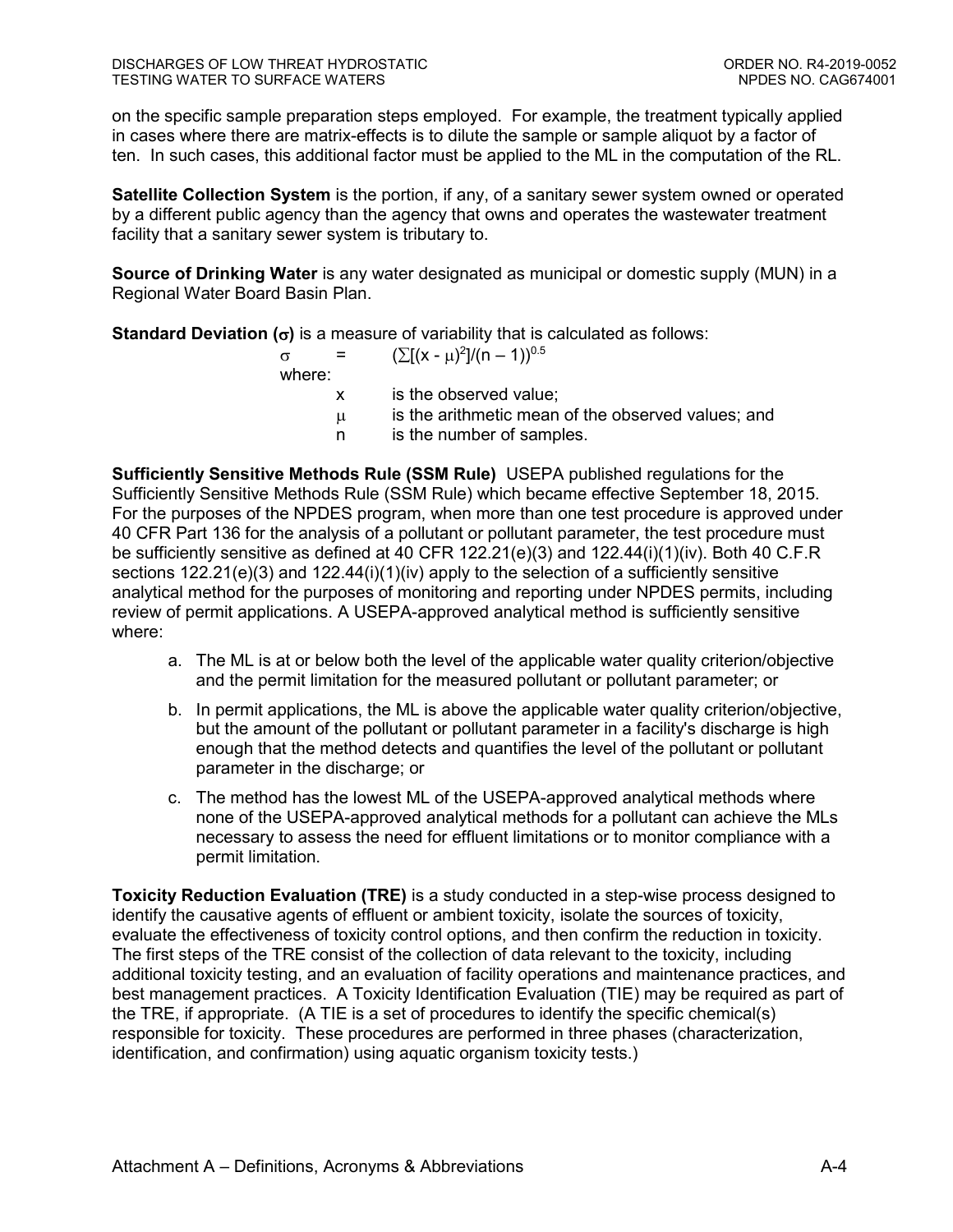## **ATTACHMENT A – DEFINITIONS, ACRONYMS & ABBREVIATIONS**

#### **ACRONYMS & ABBREVIATIONS**

| AMEL              | <b>Average Monthly Effluent Limitation</b>                                                          |
|-------------------|-----------------------------------------------------------------------------------------------------|
| B                 | <b>Background Concentration</b>                                                                     |
| <b>BAT</b>        | Best Available Technology Economically Achievable                                                   |
| <b>Basin Plan</b> | Water Quality Control Plan for the Coastal Watersheds of Los Angeles and<br><b>Ventura Counties</b> |
| <b>BCT</b>        | <b>Best Conventional Pollutant Control Technology</b>                                               |
| <b>BMP</b>        | <b>Best Management Practice</b>                                                                     |
| <b>BMPP</b>       | <b>Best Management Practices Plan</b>                                                               |
| <b>BPJ</b>        | <b>Best Professional Judgment</b>                                                                   |
| <b>BOD</b>        | <b>Biochemical Oxygen Demand</b>                                                                    |
| BPT               | Best practicable treatment control technology                                                       |
| C                 | <b>Water Quality Objective</b>                                                                      |
| <b>CCR</b>        | California Code of Regulations                                                                      |
| <b>CEQA</b>       | <b>California Environmental Quality Act</b>                                                         |
| <b>CFR</b>        | Code of Federal Regulations                                                                         |
| <b>CFU</b>        | <b>Colony-Forming Unit</b>                                                                          |
| Cl#               | <b>Compliance Inspection Number</b>                                                                 |
| CTR               | <b>California Toxics Rule</b>                                                                       |
| <b>CV</b>         | <b>Coefficient of Variation</b>                                                                     |
| <b>CWA</b>        | <b>Clean Water Act</b>                                                                              |
| <b>CWC</b>        | California Water Code                                                                               |
| <b>DMR</b>        | <b>Discharge Monitoring Report</b>                                                                  |
| <b>DNQ</b>        | Detected, But Not Quantified                                                                        |
| <b>ECA</b>        | <b>Effluent Concentration Allowance</b>                                                             |
| <b>ELAP</b>       | California Department of Public Health Environmental<br>Laboratory<br><b>Accreditation Program</b>  |
| <b>ELG</b>        | <b>Effluent Limitations, Guidelines and Standards</b>                                               |
| gpd               | gallons per day                                                                                     |
| IC                | <b>Inhibition Coefficient</b>                                                                       |
| IC <sub>15</sub>  | Concentration at which the organism is 15% inhibited                                                |
| $IC_{25}$         | Concentration at which the organism is 25% inhibited                                                |
| $IC_{40}$         | Concentration at which the organism is 40% inhibited                                                |
| $IC_{50}$         | Concentration at which the organism is 50% inhibited                                                |
| LA                | <b>Load Allocations</b>                                                                             |
| <b>LOEC</b>       | <b>Lowest Observed Effect Concentration</b>                                                         |
| <b>LTA</b>        | Long-Term Average                                                                                   |
| <b>MCLs</b>       | <b>Maximum Contaminant Levels</b>                                                                   |
| <b>MDEL</b>       | <b>Maximum Daily Effluent Limitation</b>                                                            |
| <b>MDL</b>        | <b>Method Detection Limit</b>                                                                       |
| <b>MELs</b>       | <b>Maximum Effluent Limitations</b>                                                                 |
| <b>MEC</b>        | <b>Maximum Effluent Concentration</b>                                                               |